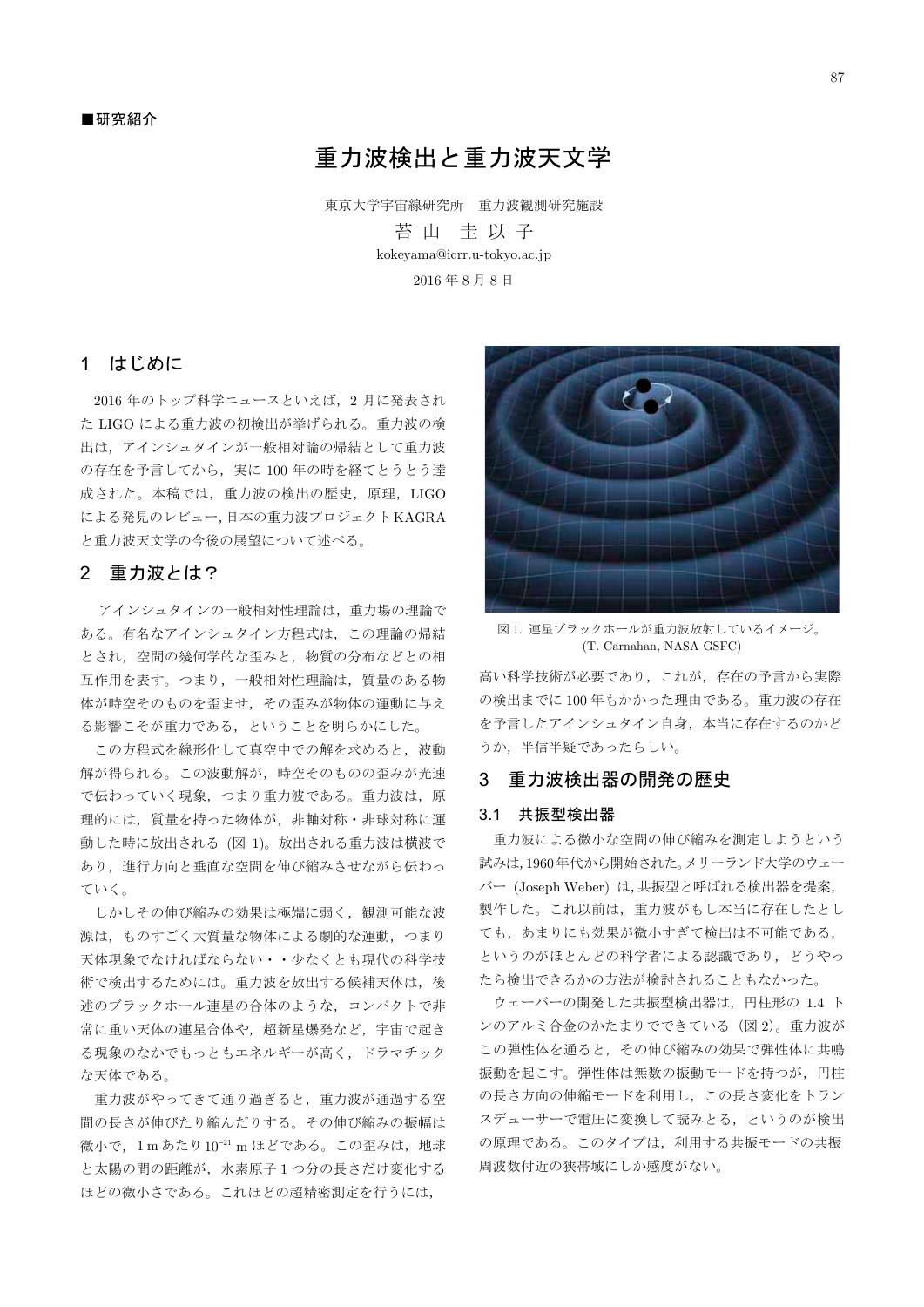88



図 2. ウェーバーと共振型重力波検出器。 (AIP Emilio Segre Visual Archives)

ウェーバーは、この装置をメリーランド大学とアルゴン ヌ国立研究所 (シカゴ)の2か所に設置し、2台の検出器 の信号の相関を調べた。1969年、ウェーバーは、天体から の重力波信号を発見したと発表し、大ニュースとなった [1]。 この実験結果は、いろいろな角度から詳細に検討されたが, 結果は否定的なものであった。同じタイプの、より感度の 高い検出器がいくつも作られ追実験を行ったが、重力波信 号は見つからなかった。また、彼の主張が正しければ、検 出された信号の頻度と振幅から推定して、銀河の構造が変 わるほどの大きなエネルギーが放射されたことになってし まい、信ぴょう性が疑わしかった。今日では、ウェーバー の信号はノイズであったと考えられている。彼の実験は不 名誉な結果に終わった (とみなされている)が、彼こそが, 重力波検出実験を最初に立ち上げた第一人者であった。

これをきっかけとして、1990年代まで、いくつもの共振 型検出器が世界中の研究所で製作された。検出器の感度を 向上させるための極低温技術や懸架技術が開発され、最高 感度記録がぬりかえられていった。さらに、信号解析の統 計的な信頼度を上げるため、共振型検出器プロジェクトの 間で世界的な検出器コラボレーションが形成され、データ の共有が行われるようになった。こうして、世界的な(共 振型検出器による) 重力波検出ネットワークが形成されて いった

しかしながら、90年代からは、重力波検出器の主流は後 述のレーザー干渉計型がメジャーになってゆき、現在では ほぼ全ての共振型検出器プロジェクトはシャットダウンさ れている。



図 3. マイケルソン干渉計。

#### 3.2 レーザー干渉計型検出器

重力波による空間の歪みを実際に観測した LIGO は、ア ルファベットのL字の型をしたマイケルソン干渉計が原型 になっている。このタイプの重力波検出器も、原理はシン プルである。重力波がある方向 (z方向) 通り過ぎるとき, その進行方向に垂直な面 (xy 面)の空間が伸び縮みする。 マイケルソン干渉計の2つのアームが、それぞれ x, u方向 になるよう設置すると、重力波による空間の伸び縮みを, 干渉計の2つの腕の光路長の差として検出することができ る(図3)。

このタイプの検出器は、1960年代から検討され始めた。 はじめにこのアイデアを提案したのは、2名のロシアの科 学者と記録されている。同時期,独立に MIT のワイスも発 案した。72年には、カリフォルニア工科大学のソーン (Kip Thorne), ドレーバー (Ronald Drever) とともに, ノイズ 源、必要になる装置のサイズ、光学的技術などの詳細が検 討書にまとめられ、この時期に現在の LIGO の原型がほぼ すべて確立した。

マイケルソン干渉計型の検出器は、広い帯域で信号を検 出できるという、共振型検出器にはなかった利点がある。 80-90年代には、テーブルトップの小型プロトタイプがアメ リカ、スコットランド、ドイツ、日本などで製作された。 これらプロトタイプによって、大型装置に必要な技術が確 立されてからは、重力波検出実験の主流はレーザー干渉計 型となっていった。

90年代なかばには、第一世代とされる km スケールの大 型干渉計プロジェクト, Initial LIGO (米, 4 km 基線長の干 涉計が 2台, 2km が 1台, 図 4), GEO (独・英, 600 m), Initial VIRGO ( $\angle$  +  $\oplus$ , 3 km), TAMA300 ( $\boxplus$ , 300 m)  $\breve{\partial}$ <sup>3</sup> 承認され、建設が始まった。日本の TAMA300 は、国立天 文台 (東京都三鷹市)に作られたレーザー干渉計である。 都市の近郊にあり、他のプロジェクトよりは小型であった 利点を活かして、世界に先駆けて観測を行った。これら第 一世代検出器は、2000年代に観測を行い、重力波を検出す ることはなかったものの、干渉計実験技術、データ解析の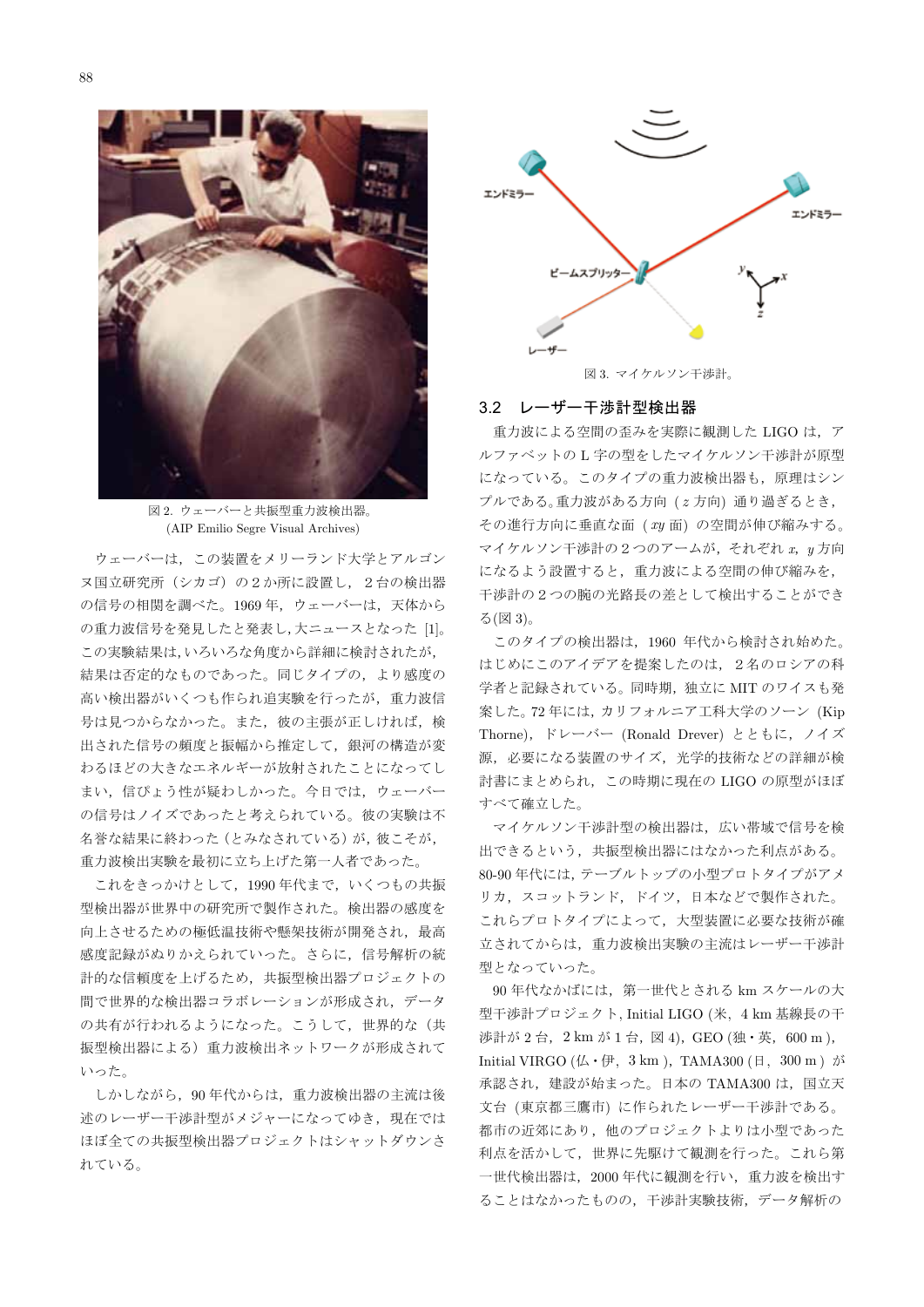

図 4. LIGO Hanford (LHO, 左) と Livingston (LLO, 右)。  $(www.ligo.org)$ 

アルゴリズム、大型干渉計の運営についても経験が得られ た。複数の検出器でデータ共有し解析する手法も発達し, 国際的な重力波検出ネットワークが確立された。

#### レーザー干渉計型検出器の概要 4

Advanced LIGO (aLIGO) と Advanced VIRGO (aVIRGO)は第二世代重力波検出器とよばれ、第一世代干 渉計のインフラはそのままに、中身の干渉計部分をすっか り新しくアップグレードしたものである。第一世代の装置 より、約10倍に感度を向上させ、本格的な観測的重力波天 文学を目指している。この章では、aLIGOを例として第二 世代重力波検出器の光学設計と雑音源、コミッショニング について説明する。

# 4.1 光学設計

aLIGO の光学設計 [2] は、ファブリ・ペロー共振器と, デュアル・リサイクリング (Dual Recycling) と呼ばれる複 雑なマイケルソン干渉計である (図 5)。一対のフロントミ ラーとエンドミラーが合わせ鏡のようにファブリ・ペロー 共振器を構成する。共振器内に光を何往復もさせることに よって、実効的な光路長をかせぎ、重力波信号を増幅する ためである。パワー・リサイクリングミラーは、レーザー 入射側に戻ってくる光を干渉計へ打ち返し,干渉計内のレー ザーパワーを上げるためのものである。レーザーパワーは 高いほどショットノイズ(後述)が低くなるためにこの技 術が採用されている。シグナル・リサイクリングミラーは, 干渉計の信号検出ポートにあるミラーで、重力波信号に対 して周波数応答を広帯域にしたり、最適周波数をチューニ ングしたりすることができる。2つのリサイクリングミラー が組み合わされている設計なので、デュアル・リサイクリ ングといわれる。第一世代干渉計との光学的な違いは、シ グナル・リサイクリングミラーが加わってデュアル・リサ イクリングになっている点である。

# 4.2 レーザー干渉計の雑音源

1mあたり10-21 m という、極微の信号を検出するために は、ありとあらゆるものがノイズ源となる。最終的な干渉 計の感度は、原理雑音とよばれる、完全に除去することが 不可能な雑音で制限される [3,4]。



図 5. Advanced LIGO 干渉計の光学設計。



⊠ 6. Rev. Mod. Phys. 86, 121, Fig. 13  $\downarrow$   $\theta$  。Advanced LIGO  $\oslash$ デザイン感度。縦軸はストレイン感度 $[1/\sqrt{\textit{Hz}}]$ である。

図 6 に aLIGO のデザイン感度を示す。横軸が周波数で, 縦軸がストレイン感度である。ストレインとは、1mあた り何m歪むかを示す、無次元量である。

10 Hz 以下で感度を制限しているのが、地面振動である (図6で Seismic vibration とレジェンド)。地面は、人間が 体に感じない地震で常に揺れている。この揺れがミラーを 揺らすと、重力波による長さ変化と区別がつかず、雑音と なる。これを低減するために、干渉計のすべてのミラーは サスペンションに吊られている。サスペンションは、その 共振周波数以上の周波数では支点からの揺れを減衰させる ことから, aLIGO では4段の大型振り子を, さらにアクティ ブ防振機構のある地面振動減衰台に設置している。イタリ アの aVIRGO や 日本の KAGRA (後述) では、タワーのよ うに高い多段振り子を採用しており、地面振動がミラーの ある最終段へ伝わらないように設計されている。

図6で地面振動の次に感度を制限しているのが、サスペ ンション熱雑音である (図 6 で Suspension Thermal noise とレジェンドされている曲線)。熱雑音は、干渉計が有限 の熱浴に接しているために起こる雑音である。サスペンショ ンの熱雑音は、サスペンションの分子がブラウン運動する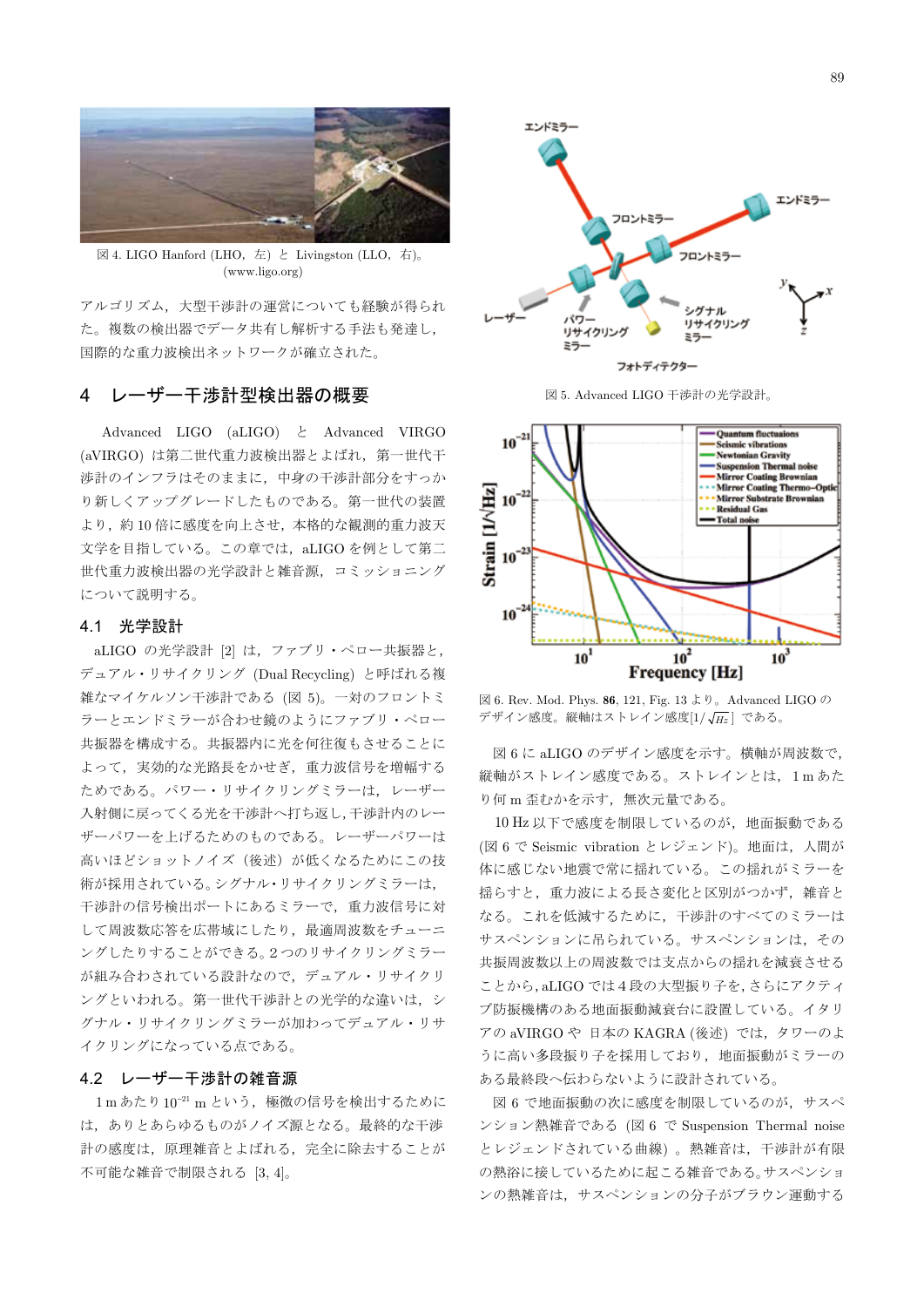ため、吊っているミラーの重心が振動してしまい起こる雑 音である。この熱雑音は、温度と、サスペンションの機械 的散逸に比例して大きくなってしまう。機械的散逸とは、 系が機械振動の1周期でどのぐらい熱浴とエネルギーをや りとりするかを決める物性パラメターである。 aLIGO で は、サスペンションの機械散逸をなるべく低くするために. 溶融石英のミラーとそれを吊るすファイバーが準モノリシッ クになるような溶接方法を用いている。

サスペンション熱雑音の次に高周波側で雑音を制限して いるのが、レーザーの光子の量子的なゆらぎによる雑音(図 6 で Quantum fluctuations とレジェンドされている曲線) である。光子の個数は、その平均値を中心としてつねに揺 らいでいる。レーザーのパワーを光検出器で計測するとき に、光子数がゆらぐことによって、ショットノイズが生じ る。さらに、レーザーがミラーによって反射するときに、 ミラーは輻射圧を受けるが、光子数のゆらぎが輻射圧のゆ らぎとなり、これが輻射圧雑音となる。これらは量子雑音 と呼ばれ、ショットノイズと輻射圧雑音との和で決まる。 ショットノイズは、レーザーパワーを上げれば下げること ができるが, 輻射熱雑音は大きくなってしまう。このため, 量子雑音にはある最低値が存在し、標準量子限界と呼ぶ。 これは、不確定性原理に対応する量子的な観測限界である。

図6においては、Quantum fluctuations とレジェンドさ れている曲線の低周波側が輻射圧雑音、高周波側がショッ トノイズである。

#### 4.3 コミッショニング

干渉計は、たんにミラーなどの要素技術をそれぞれイン ストールしただけでは稼働できず、それぞれの要素技術を レーザー干渉系としてインテグレートし、干渉計が重力波 に対して線形な応答を持つように制御しなければならない。 その上で、原理雑音以外のあらゆる雑音を極限まで低減し なければならない。この試験段階を、干渉計のコミッショ ニングという。筆者は, 2011年より約3年半, LIGO Livingston 観測所 (LLO) のコミッショニングに参加した。私が LLO に到着した 2011 年夏頃は、ハイパワーレーザー光源がイ ンストールされたところであり、これから光源の下流のモー ドクリーナーと呼ばれる光学共振器と、さらに下流のメイ ン干渉計のコミッショニングが始まろうという頃であった。

メイン干渉計のコミッショニングでは、まず安定な制御 を確立し干渉計を稼働させなければならない。LLO では, まずシンプルなショートマイケルソン干渉計部分からメイ ン干渉計のコミッショニングが始まった。ショートマイケ ルソン干渉計は、ビームスプリッターと2つのフロントミ ラーからなる部分で、メイン干渉計としては最もシンプル な構成である。2つのリサイクリングミラーはミスアライ ンされている。

マイケルソン干渉計の制御自由度は、2つのアーム長の 差動自由度である。よって、差動自由度の情報を含む信号 を光学的に取得し、ビームスプリッターにフィードバック すればよい。一見1自由度のみのシンプルな制御に思える が、じつはそうではないことがわかった。ビームスプリッ ターを吊るす多段サスペンションを制御で動かす際に、制 御自由度と角度自由度がカップリングしてしまい、外部セ ンサーを用いた角度自由度のダンピング制御がさらに必要 であることが判明した。さらに、サスペンションはアクティ ブ防振台に設置されているが、マイケルソン干渉計部を制 御しようとする時に、ミラーを制御しようとするアクチュ エーターの力が、防振台を蹴ってしまうことも判明した。 これには、防振台のローカル制御の調整が必要となった。

次のマイルストーンは、干渉計中心部分デュアル・リサ イクリングーマイケルソン干渉計 (DRMI) であった。DRMI は、図5においてフロントミラー2つ、ビームスプリッター、 パワー・リサイクリングミラー、シグナル・リサイクリン グミラーからなる中心部分の干渉計である。DRMIには, パワー・リサイクリング共振器長、シグナル・リサイクリ ング共振器長、そしてマイケルソン干渉計部分、でトータ ル3自由度の制御が必要となる。この3自由度の制御は, 前述の経験もあって、比較的スムーズに達成することがで きた。ところが, レーザーパワーを徐々に上げて 3W 程度 にしてみると、ミラーの角度方向が不安定に動いてしまう ことがわかった。共振器内の発熱がミラーを吊るしている ファイバーに伝わり、ファイバーの長さが変わってしまう ことで、角度方向の不安定性が励起されたのであった。そ こで急遽, DRMI 部のアライメント制御を導入し, DRMI の安定稼働を達成させた。

先にアーム共振器を含めたフル干渉計の制御を達成した のは LLO であった。これでやっと、干渉計が重力波信号に 線形な応答をするようになり、重力波検出器として動かす ことができるのである。複雑な干渉計制御操作は、いった ん手順が確立してしまえば、自動干渉計操作システム Guardian [5] へ覚えさせて、人間がマニュアルで操作しな くてすむようになっている。

そしてここからは、ノイズハンティングである。干渉計 が稼働してすぐの感度は、前章の原理雑音レベルにはほど 遠いもので、ありとあらゆるものがノイズとして干渉計に カップリングしている。LLO では約1年がかりで 70Mpc 先の連星中性子星合体の信号が検出できる感度に到達した。 スケジュール的に後からコミッショニングが開始された LIGO Hanford 観測所 (LHO) では、 LLO の経験を活かす ことによって、干渉計の動作から約3ヶ月で同じ感度を達 成することができた [6]。

図7に、観測期間中のLHOの感度を示す。この感度は、 aLIGOのデザイン感度の3分の1程度である。 aLIGO で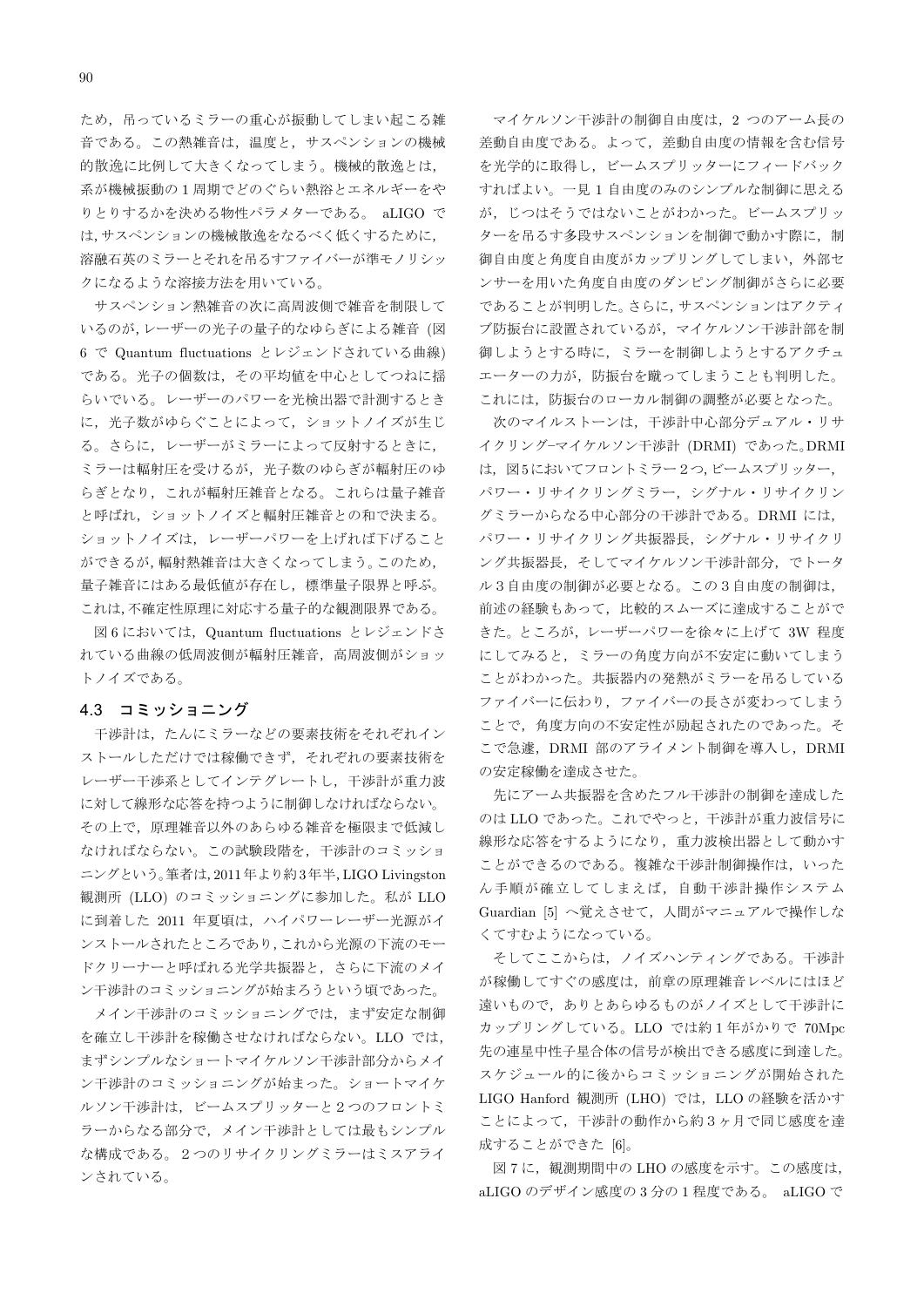

図7.PRL 116, 131103 (2016), Fig. 3 より。観測時の LHO の感度。 高周波ではショットノイズ (Quantum とレジェンド), 低周波では 他の制御自由度からのカップリングノイズ (Other DOF とレジェ ンド)によって感度が制限されていた。縦軸はストレインではなく 変位[m/ $\sqrt{\rm{Hz}}$ ], つまりストレイン感度に基線長 4000m をかけたも のである。

は、いくつかの段階にわけてサイエンスランが計画されて おり、70Mpc という感度は、2015年9月からの第1回目の サイエンスランとしては期待以上のものであった。当初の 予想では、第1回の観測では悲観的にみて 40Mpc. うまく いっても 80Mpc であろうと考えられていた [7]。

### 5 重力波信号の検出

## 5.1 エンジニアリングラン

LIGO では、コミッショニングが上述のごとく想定外の 事がありつつも順調に進み, 予定どおり 2015 年 9 月から第 1回目のサイエンスランが開始される見込みとなった。第 二世代重力波検出器として、世界初の本格稼働である。

観測の前には、エンジニアリングランが行われる。干渉 計から取得された重力波チャンネルのデータは、デジタル 変換され、計算機上のデータ取得システムへ送られる。さ らにそこから、世界各地にあるクラスターとよばれるデー 夕解析用の計算機へ送られ、解析される。データが干渉計 で生成されてからクラスターに送られるまで20分ほどの遅 延しかないため、ほぼリアルタイムでオンライン解析が行 われる1。解析では、ターゲット波形や解析アルゴリズムご とに、何種類ものオンライン解析プログラム (パイプライ ンと呼ばれる)が用いられている。

エンジニアリングランは、干渉計のハードウェアから解 析パイプラインまでの端から端までを徹底的にテストする, いわばサイエンスランの予行演習である。データ解析グルー プでは、干渉計が出来上がらないうちから、人工データを 使って、解析パイプラインや干渉計キャラクタリゼーショ ン2の準備を行ってきた。サイエンスラン直前のエンジニア

ı

リングランは、すでに第8回目を数えていた。このときは, 干渉計を実際にサイエンスモードで稼働させ、そのデータ を解析していた。つまりサイエンスランの本番と同じ条件 での予行演習であった。その際中の 2015 年 9 月 14 日に, 重力波信号が到来した。

#### 5.2 ブラックホール連星合体からの信号

最初に信号に気づいたのは Albert Einstein Institute (AEI) のドラーゴ (Marco Drago) である。彼が,解析パイプライ ンのひとつからアラートを受け取った。AEI は LIGO コラ ボレーションの中でも最も有力なデータ解析グループのひ とつである。LIGO は 1000 人以上からなるコラボレーショ ンであり、実験家は干渉計を稼働させるが、データを調べ て重力波が来た時に最初に見つけるのは、データ解析グルー プである可能性が高いのである。このときの詳しい様子は いろいろな記事でレポートされているので、例えば [8] に 詳細を譲る。

LHO と LLO の2台の干渉計が受け取った信号は、波形 を見ればすぐにブラックホール連星合体のものだとわかる ぐらいに、数値相対論による予想波形と一致していた (図 8)。この信号は日付をとって GW150914 と名付けられ、詳 しく解析された [9]。

連星ブラックホールは、重力波の放射によりエネルギー を失いながら、数十億年にわたって互いに近づいてきた。 互いの周りをまわっている時期をインスパイラルといい, 図 8 の波形の最初の部分である。その後, 2 つのブラック ホールは一瞬で急速に接近し、より大きな重力波を放射し ながら合体する。そして、一つのより大きなブラックホー



図 8. PRL 116, 061102 (2016), Fig. 2 より。(上) LIGO Hanford 観 測所で検出された信号の再構成と、数値相対論からの予想波形と の比較。(下) 2つのブラックホール間の距離と速度の変化。

<sup>1</sup> オフラインでも解析は行われる。

<sup>2</sup> 干渉計が正常に稼働していたか診断し、データの質の チェックを行う。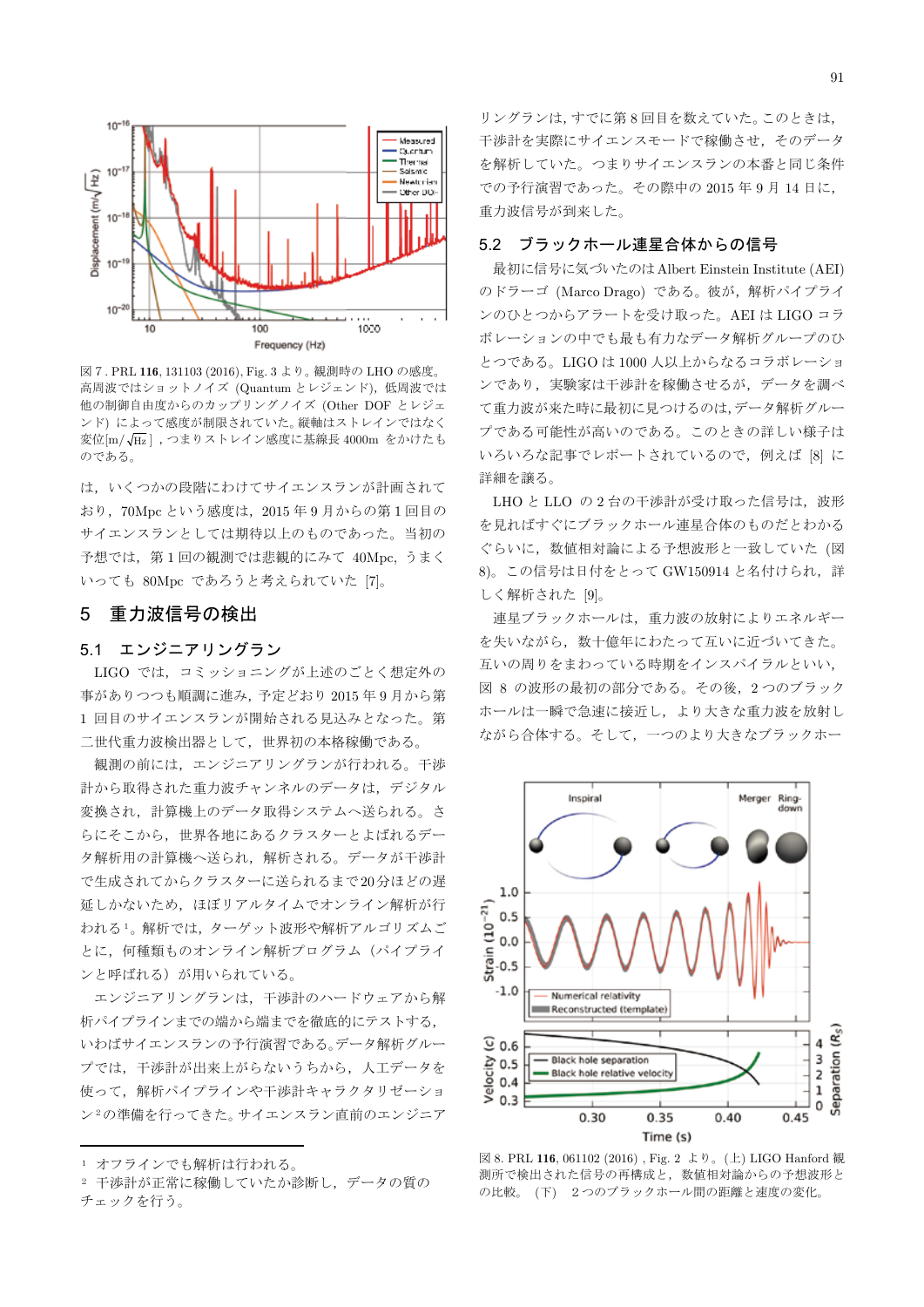ルヘと減衰振動 (リングダウン) する。リングダウン期は、 ブラックホールのエネルギーが重力波放出によって外部へ 散逸して、最終的に1つのブラックホールへ落ち着く渦程 であり、この減衰振動は準固有振動と呼ばれる。

この波形から,13億光年かなたにある重さ36M のブラッ クホールと, 29 M のブラックホールが合体してひとつのよ り大きな 62 M のブラックホールになる瞬間であったこと がわかった。また、合体の前後の質量の差から、合体時に 3M ぶんのエネルギーが重力波エネルギーに変換され、そ のほとんどが一瞬にして放出されたことがわかる。ちなみ に太陽が電磁波として放射しているエネルギーは、毎秒  $2\times10^{-21}$  M ぶんのエネルギーである。

さて,合体前に重力波を放出している2つの重い物体が, なぜブラックホールとわかるのか。GW150914 の波形から, 合体寸前には2つの物体が光速のほぼ半分の速さで動いて おり、それらの距離が 350 km しか離れていなかったことか らわかっている。これらのことから質量を考えてみると、 中性子星にしては重すぎるし、ブラックホールと中性子星 のペアでは、これより高い周波数で合体してしまうはずで あろ

データを解析する際には、装置が正常に稼働していたか どうかを検討し、雑音も理解しなければならない。干渉計 の状態は、重力波チャンネル以外のさまざまな信号を解析 して診断する。たとえばレーザー光源が安定に動いていた か、地面振動からのアップコンバージョンノイズがサスペ ンションのセンサーに記録されていないか、ファブリ・ペ ロー共振器の光軸が適切にセンタリングされていたか、挙 げればきりがない。さらに、外部からのインジェクション が本当になかったかも注意深く確かめられた。このように, この信号が雑音ではなく、本当にブラックホールから来た 重力波信号なのだという確信が深められていった。 GW150914 の S/N は 24, 5σであった。偶発的な雑音がた またま GW150914 の波形のように見える可能性は, 20 万年 に1度の確率である。

#### 5.3 30 M のブラックホール

GW150914 を放出した 2 つのブラックホールは、およそ 30 M の重さであったが、このような質量を持つブラック ホールの存在が確認されたのはこれが初めてであり、驚き を持って受け止められた。

これまでに X 線によって観測されたブラックホールは, 恒星質量ブラックホールとよばれるもので,20M までの重 さであった。恒星質量ブラックホールは、太陽より重い恒 星が核融合後の重力崩壊(超新星爆発)によって形成され たブラックホールで、観測はこのシナリオでできるブラッ クホールの質量の理論的な上限とつじつまが合っている。

いっぽうで、宇宙ができて初めて形成された星 (Pop III 星) から形成されるブラックホールは, 30 M がピークとな

る質量分布になり、それらの連星合体が重力波によって観 測できる可能性が2014年に京都大学のチームによって示唆 されていた [10]。今回見つかったブラックホールも、まさ にそのようなシナリオでできた宇宙初期星のなごりかもし れない。ビッグバンの後に初めて星が作られた時、星間物 質に重元素はなかった。重元素は、星の中の核融合によっ て作られるからである。重元素がなかった頃、Pop III 星は 核融合がはじまるまでに、軽元素の星間物質を集積して、 現代の恒星よりも重く、10~100 M まで成長することがで きた。そしてそのような星が重力崩壊すると30M。のブラッ クホールになり、(時には)連星系をつくり、GW150914の ような重力波信号を放射する。

#### 5.4 ふたつめの連星ブラックホール合体

LIGO の第1回サイエンスランは 2015年9月に重力波初 検出とともに始まり、2016年1月に終了した。2015年12 月26日、連星ブラックホール合体の信号が再び到来した。 例によって日付をとり GW151226 と名付けられた信号 [11] は、14 M のブラックホールと、7 M のブラックホール連 星が合体し、21 M のブラックホールとなった天体からで あった。天体までの距離は GW150914 と同じく 13 億光年, 放出された重力波のエネルギーはおよそ1Mgである。

GW151226 は、これまで X 線の観測でも見つかっていた 10 M 程度の質量のブラックホールであったという点で, GW150914 とは違っていた。ブラックホールの形成シナリ オをより明らかにするには,今後さらに多数のブラックホー ル合体を観測し、質量分布を解明する必要がありそうだ。

#### 5.5 相対性理論の検証

これまで、水星の近日点移動や重力レンズの観測から相 対性理論がテストされてきたが、どの現象も弱い重力場下 の、準静的な現象であった。強い重力場のもと、光速に近 い速さで運動するデータを用いるテストは、新たなレジー ムでの相対性理論検証といえる。たとえば、水星の近日点 移動のテストの場合、観測する現象の速度のオーダーは  $v/c \sim 10^{-5}$ であるが、連星合体の場合 $v/c \sim 0.4$ と、桁違い に"相対論的"である。

LIGO で検出された連星ブラックホール合体の信号は, 相対性理論の予想波形と詳しく比べられた [12]。これまで のところ、相対性理論との矛盾は見つからなかった。しか し、より精密な検証には、相対論的な効果がより大きく影 響する準固有振動の波形を,より長いサイクルで,よいS/N で、より多く検出することが必要であり、今後の観測が待 たれる。

また、相対性理論によると、重力波は+モードと×モー ドという2種類の偏光を持つが、今回の観測では偏光の情 報はとりだせなかった。LHO と LLO の2台は、ほぼ同じ 向きを向いているので、2つの偏光を分離することができ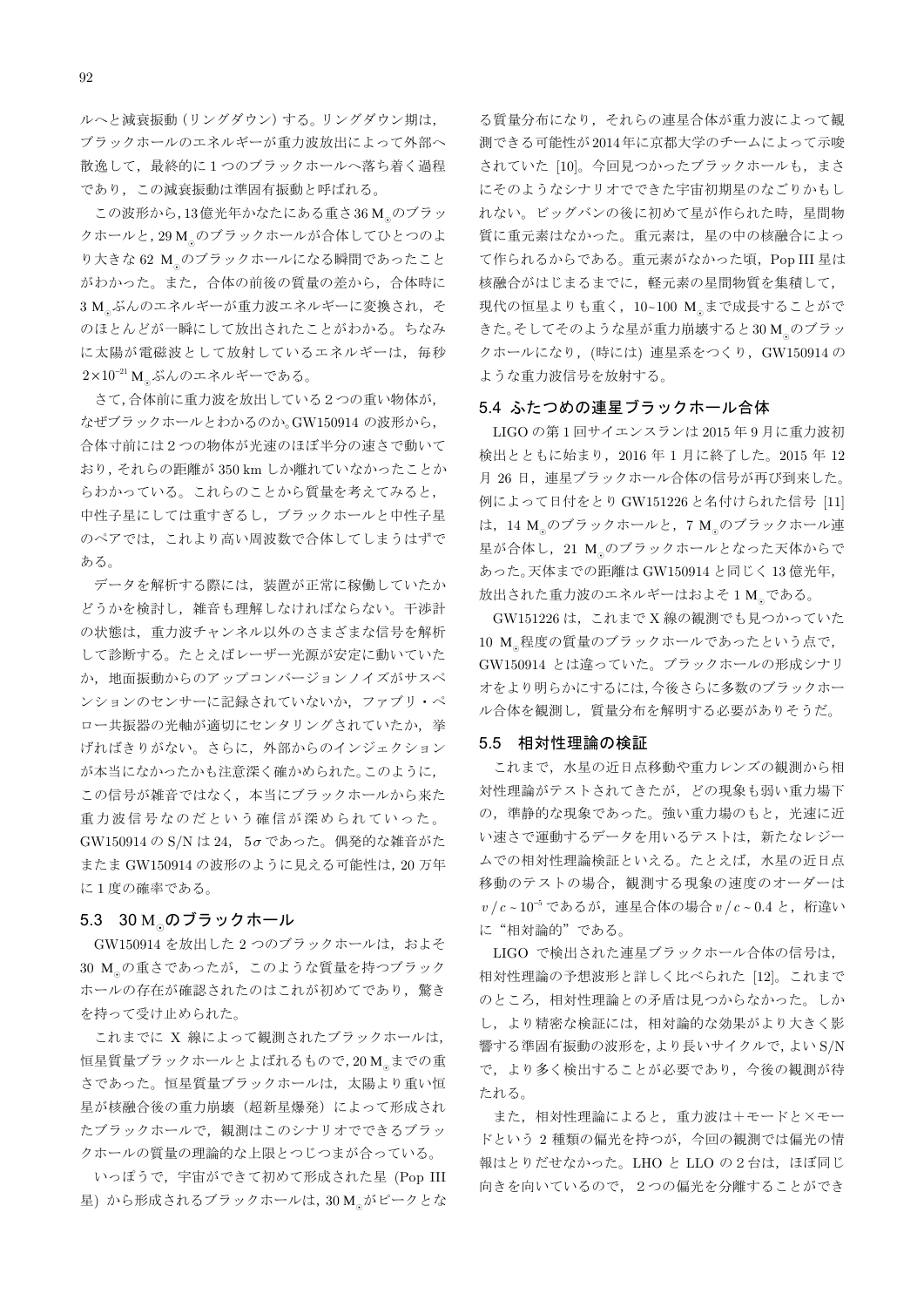ないのである。重力波の偏光を測定するためには、別の方 向を向いている検出器,つまり aVIRGO と KAGRA が必要 トなる。

# 5.6 余談

筆者の知り合いである AEI のデータ解析の研究者デント (Thomas Dent) に、彼がはじめに信号について知った時の 様子を聞いてみた。前述のドラーゴから信号のことを聞い たデントの同僚カパーノ (Collin Capano) が、デントの部 屋に知らせに来た。デントのオフィスドアから顔だけ出し て、神妙な様子で「トーマス、ちょっとこれを見てくれ」 と言った。その声もどこか恐れおののいているようで、デ ントはその時なんとなくドラマチックな予感を受けたとい う。

その時は、見つかった信号が、干渉計の性能を試すため に人工的に注入されたものであり、重力波信号ではない可 能性がまだ残っていた。とはいえ、ハードウェアインジェ クションがあることは知られておらず、本物である可能性 が高かった。

何年も探し求めていたものが満を持して…もしくは予想 していなかったタイミングで…いよいよ発見されるという 時、嬉しいというよりは少し恐ろしいものなのかもしれな い、と個人的に興味深く感じたものである。

#### 6 日本の重力波プロジェクト、KAGRA

第二世代重力波検出器は、前述の aLIGO, aVIRGO, そ して日本の KAGRA である。KAGRA は地下サイトで低温 干渉計という大きな特長を持っている。低温技術は、欧州 の次世代のプロジェクトである Einstein Telescope (ET. [13]) と LIGO の次世代のプロジェクトで採用される予定であり (ET はさらに地下サイトとなる計画), その技術をすでに兼 ね備えている KAGRA は、第2.5世代の検出器ともいわれ る。光学設計や最終的なデザイン感度 (図9)は第二世代重 力波検出器と同等であり, LIGO-VIRGO 観測ネットワーク に参入することを目指している。筆者は2015年よりKAGRA プロジェクトに加わっている。この章では、KAGRA プロ ジェクトの現状や、将来の展望を述べる。

### 6.1 KAGRAの概要

日本の重力波検出器は、岐阜県飛騨市神岡町の地下トン ネルの中に建設中である。ここは、スーパーカミオカンデ やカムランドなどの実験施設がある同じ池の山の地中であ る。KAGRAの特長は、(1)地面振動の静かな地下にある こと (2) 熱雑音を下げるために-253°C にアーム部のミラー を冷却することである。光学デザインは、aLIGOと似た設 計で、ファブリ·ペロー共振器部分が3kmである(これ以 上長くすると、山から飛び出してしまう)。



図 9. PRD 88, 043007 (2013), Fig. 2 より。KAGRA のデザイン感 度(ストレイン感度)。ほとんどの周波数帯域で量子雑音にのみ制 限される。

地下・低温という特長は、次世代のプロジェクト計画を 先取りした形になっている。欧州の次世代プロジェクト Einstein Telescope (ET) は、 シリコンミラーを使った低温 干渉計で、地下に建設することが検討されている。また、 LIGOの次世代プロジェクトも低温を採用予定である。

# 6.2 地下施設

KAGRAの地下施設のインフラはすでに完成している。 3kmのアームのためのトンネル (図10) とコーナー部分の 実験室, 入り口トンネルのために、のべ7 km のトンネルが 新たに掘削された。コーナー、各エンドステーションとも に、2階建て構造のトンネルとなっている。コーナーステー ションの1階フロアの面積は約3000m2, 各エンドステー ションの1階部分はそれぞれ約 $1000 \text{ m}^2$ と, 巨大な地下施 設である。トンネルには、検出器のために電気、通信ネッ トワーク、換気システムが導入されている。電力は1MW の容量,ネットワークは10GBの光ファイバーがインストー ルされている。電気と通信ネットワークはYエンドステー



図 10. KAGRA 3km トンネル。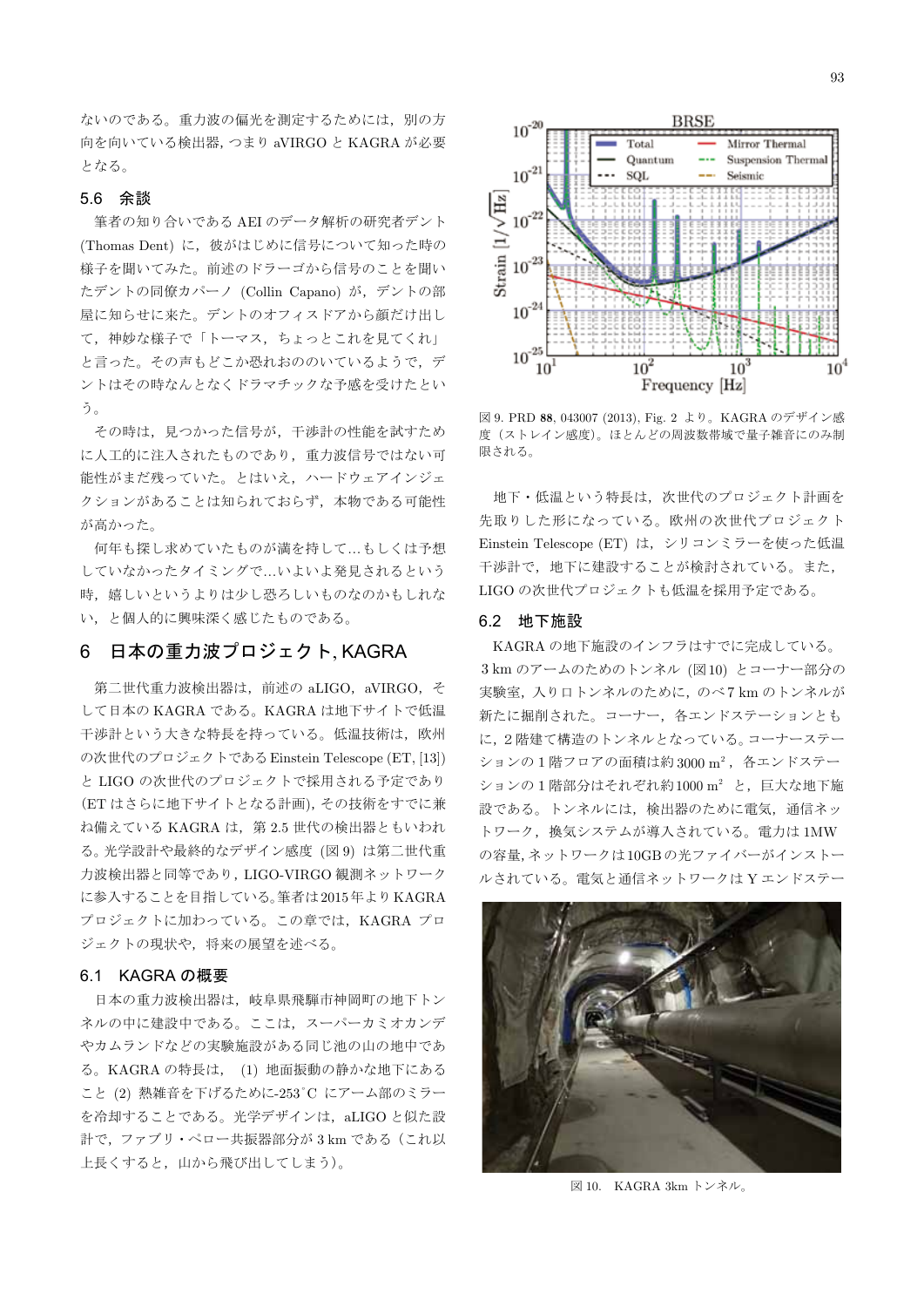ションにつながる旧坑道から引き入れられており、コーナー ステーションを通り、Xエンドステーションへと張り巡ら されている。換気用ダクトは新跡津坑口からコーナーステー ション経由で敷設されている。レーザー光路を空気の屈折 率の揺らぎからカバーするための真空ダクトは,直径800 mm, 厚さ8mm のステンレス製で、すでに設置済みである。各 ミラーを設置するための真空チャンバーも設置済みである。

#### 6.3 試験運転

2016年3月25日から4月25日まで、シンプルなL字型 のマイケルソン干渉計で、試験運転が行われた。地下大型 干渉計として、初めての稼働である。

これまで、日本のグループは、km スケールの大型干渉計 を運用した経験がなかった。米国と欧州のプロジェクトは、 第一世代の干渉計がすでにそれぞれ 4km, 3km と大型であ り、その時の経験が aLIGO や aVIRGO には活かされてい る。レーザー干渉計に限らず、大型実験では、テーブルトッ プ実験とまったく勝手が違う。技術面だけでなく、プロジェ クトのマネジメントも格段に難しくなる。さらに、KAGRA は地下トンネルという環境であるので、実験の作業効率を 上げることが難しい。トンネル内で実験中に安全を確保す るためには、作業服、安全ブーツ、ヘルメット、ヘッドラ イト、そして酸素濃度計が必須である (図11)。トンネル内 では安全に作業できる時間も限られているため、追い込み 作業のために夜中までかかって実験をするというわけには いかない。このような背景をふまえて、最初のマイルストー ンとして、重力波への感度は問わずに、シンプルなL字型 の干渉計構成,かつ常温での試験運転である iKAGRA が行 われた。予行演習である iKAGRA に対して、大型のサスペ ンションを用いた低温での運転フェイズを、bKAGRAと呼 んでいる。bKAGRA の最終的な光学設計は、aLIGO と同 様の3kmのデュアル·リサイクリング干渉計(図5)である。



図 11. KAGRA 坑内での作業スタイル。



図 12. KAGRA コントロールルーム。

iKAGRA では、地下実験施設が完成してすぐ、マイケル ソン干渉計のためのサスペンションとミラーが、真空チャ ンバー内にインストールされた。ミラーが設置されれば, 干渉計ヘレーザーを送り、初期アライメントをとる。

コーナーステーションから 3km 先のエンドミラーまで光 を通すのはスムーズに進んだが、エンドミラーからの光を 3km 戻すのに苦労した。LIGO ではGPSを用いてチャンバー の位置やミラーの設置精度を出しているが、地下では GPS は使用できない。結局、同じ池の山地下にある低温プロト タイプ CLIO (100m 干渉計)の技術を用いて光をコーナー ステーションへ戻すことができた。

光がビームスプリッター側へ戻り、光の干渉現象が確認 されれば、次は制御である。KAGRA の制御システムは, 制御用計算機と制御専用ネットワークを用いた大掛かりな ものであり、LIGO からの技術輸入によって構築された。 干渉計から電圧信号として取得されたエラー信号はデジタ ル化され、コーナーステーションにある制御用計算機に送 られる。計算機で制御信号が生成され、特別な通信規格で エンドステーションへ光ファイバーを通じて送信される。 そしてエンド側で制御信号がアナログ化され、ハードウェ アヘフィードバックされる。このシステムはKAGRAプロ ジェクト開始以前から LIGO の協力のもとに着々と準備さ れてきた。そのかいあって、干渉計の初期アライメントが とれて干渉縞が見えると、ただちに制御に成功した。

この制御ネットワークは、坑外のコントロールルーム (図 12) につながっており、観測時にはトンネルへ入ることな くすべての制御を行うことになっている。

試験運転が始まると、干渉計の操作は自動運転システム Guardian [5] が行う。これも LIGO から輸入されたシステ ムで、干渉計の稼働効率を大きく向上させた。マイケルソ ン干渉計の稼働率は、単純に制御されていた時間と制御が 行われなかった時間の比として、およそ90%であった。こ れは試験運転であったためとても高い稼働率になっている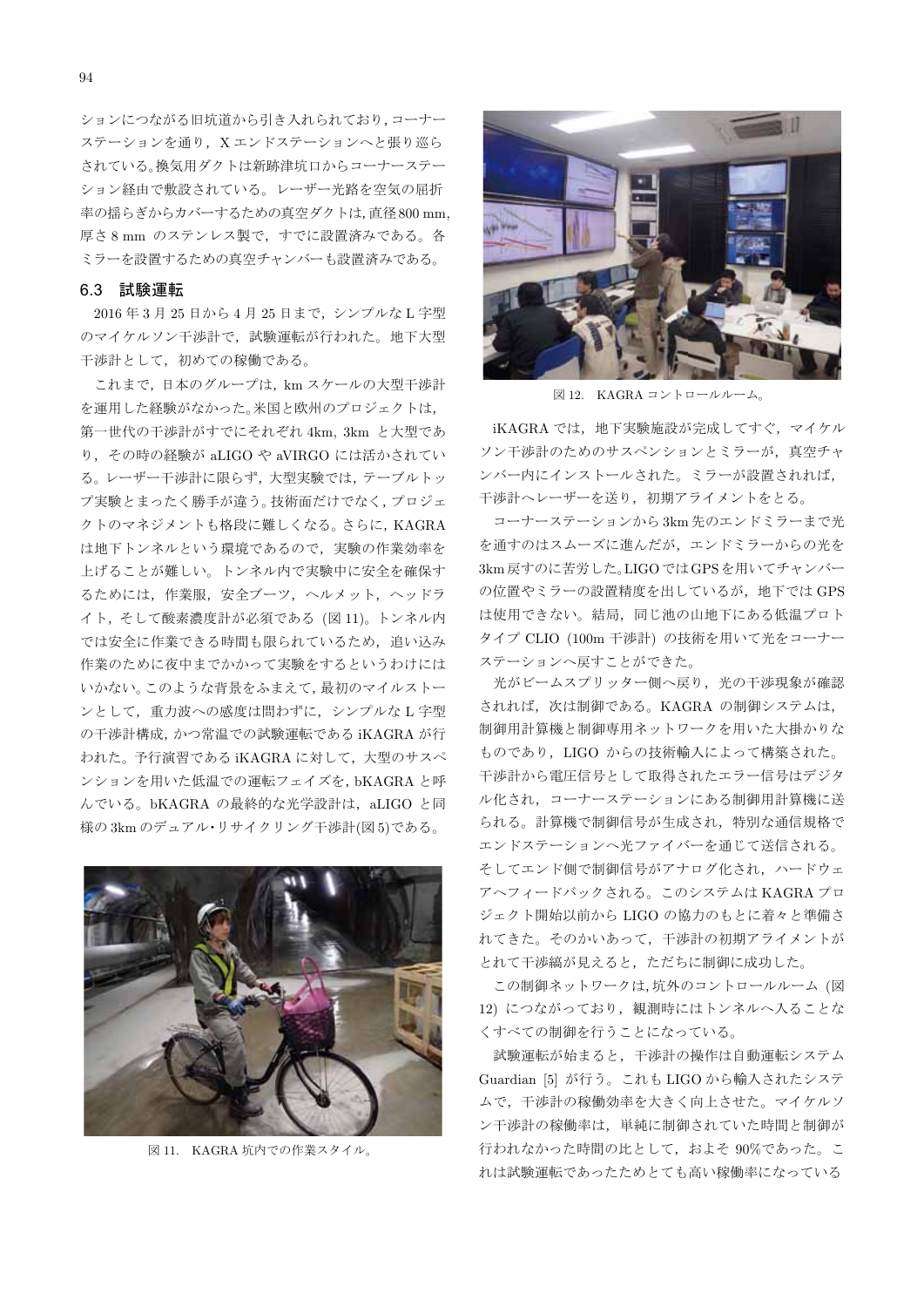

図 13. Living Rev. Relativity 19 (2016). 1. Fig. 8 より。国際ネットワークによる連星中性子連星への感度と, 90%の信頼 度で波源のローカライズができる信号到来方向。

が、実際のサイエンスランでは、データの質が考慮される ために質の悪いデータは破棄され、稼働率はもっと低い値 となる。

データ転送の試験として、KAGRA のデータは東京大学 宇宙線研柏キャンパスにある計算機と、大阪市立大学にあ るクラスターに低遅延で転送できることが確認できた。ま た台湾 Academia Sinica と韓国の KIST にも遅延ありのミ ラーリングが行われた。

#### 6.4 熊本地震の影響

さて、熊本地震の4月16日の本震の時、iKAGRAは稼 働中であった。干渉計は、大きな地震でミラーが制御レン ジより大きく動いてしまうと,稼働できなくなってしまう。 地下で地面振動が低減されることは振動測定からも確かで あるが、大きな地震となると別である。熊本地震の時も、 干渉計の制御ができなくなった。それどころか,エンドス テーションからレーザー光が失われてしまった。こうなる と、坑内へ入って何が起きたか確かめて、初期アライメン トをとり直さなければならない。

この時は、ビームスプリッターのサスペンションについ ている地震ストッパー(大きな地震があった時にミラーが 落下してしまわないようにするためのストッパーのような 部品)が、サスペンションのファイバーに引っかかってし まっていた。iKAGRA では、簡略化のためにレーザー光路 を真空に引いていなかったため、すぐにチャンバーを開け てビームスプリッターを元に戻すことができたが,bKAGRA でレーザー光路がすべて真空になると、真空チェンバー内 の光学部品・サスペンションへのアクセスはできなくなる。 しかし bKAGRA では、より大型で多段のサスペンション によってミラーのある段では揺れが十分に減衰されるので, 比較的大きな地震でも上述のようなことはないと思われる。

### 6.5 今後のアップグレード

iKAGRAの試験運転が無事に終了し、現在はiKAGRAの マイケルソン干渉計は撤去されている。次のマイルストー ンとしては、2017年度内に低温でマイケルソン干渉計とし

ての構成で稼働することである。この干渉計構成でもまだ 感度は低く、重力波検出は見込めないが、大型サスペンショ ン技術と、サファイアミラーを用いた低温技術を確立させ ることが目的である。大型サスペンションは東京都三鷹の 国立天文台で、その低温部分は KEK で現在試験中である。 その後、2018年度内にはさらに光学設計を最終的なデザイ ンへとアップグレードする。それから制御試験とノイズハ ンティングを行うことになるので、KAGRA が重力波を検 出できる、デザイン感度 [14] へ達成するのは、2020 年か それ以降だろう、というのが私の個人的な予想である。

#### 6.6 天文学的展望

KAGRA のもっとも重要な目標は、LIGO と同等の感度 を達成し、国際観測ネットワークに参入することである。 重力波検出器は指向性があるため、複数の検出器への信号 到達時間の差から、重力波の到来方向を推定する。 GW150914 の場合は LLO と LHO の信号到来時刻差は7ミ リ秒であった。これから推定される到来方向は、90%の信 頼度がつけられるエリアで 590 平方度である。天の川を横 切る夏の大三角が 420 平方度であることを考えると、かな り広い。

LIGO では、2016年秋からより高い感度で第2回目のサ イエンスランが計画されており、欧州の aVIRGO もそれに 参加するべく急ピッチで干渉計の調整を進めている。aLIGO の2台と aVIRGO, 計3台(HLV)では、重力波の到来方向 に対して図 13 左のようになる。この図では 2019 年に連星 中性子星に対して 160Mpc まで検出できる感度と仮定し, 90%信頼度がつけられるエリアを示している。図 13 右は, 同じ感度で 4 台目の干渉計がある場合である(LHO, LIGO India, LLO, aVIRGO で HILV)。図 13 では LIGO India を 想定してIと表記されているが、KAGRA が加わった場合 も同様に信号の到来方向がより明らかとなる。

LIGO India はLIGOとインドのコラボレーションであり, つい最近予算が承認され,2024年稼働開始を目指している。 重力波天文学のためにはこの4台目がキーであり、これが あるとxで示されたブラインドスポットは完全になくなり,